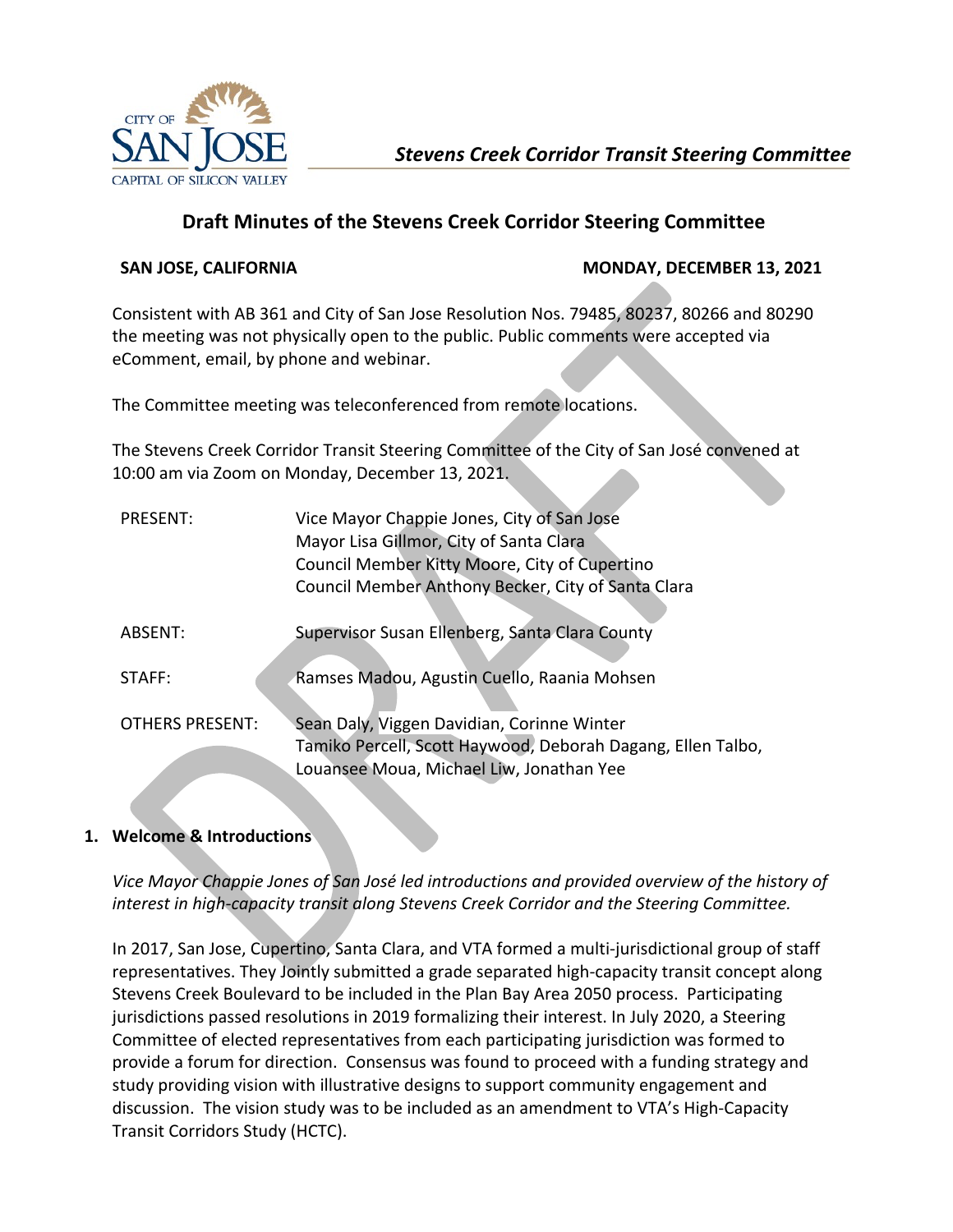Due to halt on work with participating jurisdictions, option to include the vision study as an amendment to VTA's HCTC Study expired; there was need for a new vehicle for vision study. The City of San José is developing a Multimodal Transportation Improvement Plan (MTIP) for West San José. The Study Area includes Stevens Creek Boulevard along the shared boundary of the participating jurisdictions and will include recommendations for transportation and streetscape Improvements. This project presents a natural opportunity to advance and streamline the Vision Study between participating jurisdictions for the Stevens Creek Corridor while maintaining its purpose and expected outcomes.

Participate in the Vision Study and supporting High-Capacity Transit along Stevens Creek Boulevard will provide fast, frequent, and reliable transit and mobility solutions that will knit our shared communities together and transform Stevens Creek Corridor into a vibrant place to live, work, shop, and play.

#### **2. Consent Calendar**

**a. Approval of Draft Minutes for the Virtual Meeting of July 20, 2020**

Motion to approve minutes deferred to next meeting.

#### **3. Stevens Creek Joint Vision Study**

Sean Daly, Iteris Project Manager, provided a detailed summary of Iteris and Winters' Consulting proposal for the Stevens Creek Corridor Vision Study.

**a.** Scope of Vision Study

This scope of work is based on the initial VTA Stevens Corridor Vision Study: Add-on task to the Strategic Plan for Advancing High-Capacity Transit Corridors. However, it was modified to broaden the scope beyond a transit corridor study to bring all types of mobility improvements to support the vision of the corridor. While transit certainly will be a large part of the discussion and analysis, the corridor has many vehicle, operational, bicycle and pedestrian, and land use issues, which when taken in consideration, can lead to a stronger corridor vision to meet overall mobility and safety goals.

#### OUTLINE OF PROPOSAL

- 1. Purpose:
	- a. A Planning Process to:
		- i. Balance diverse mobility needs in the corridor
		- ii. Bring value to each community
		- iii. Enable transportation investment.
	- b. Stevens Creek Boulevard:
		- i. Major corridor of importance
		- ii. Passes through diverse and unique communities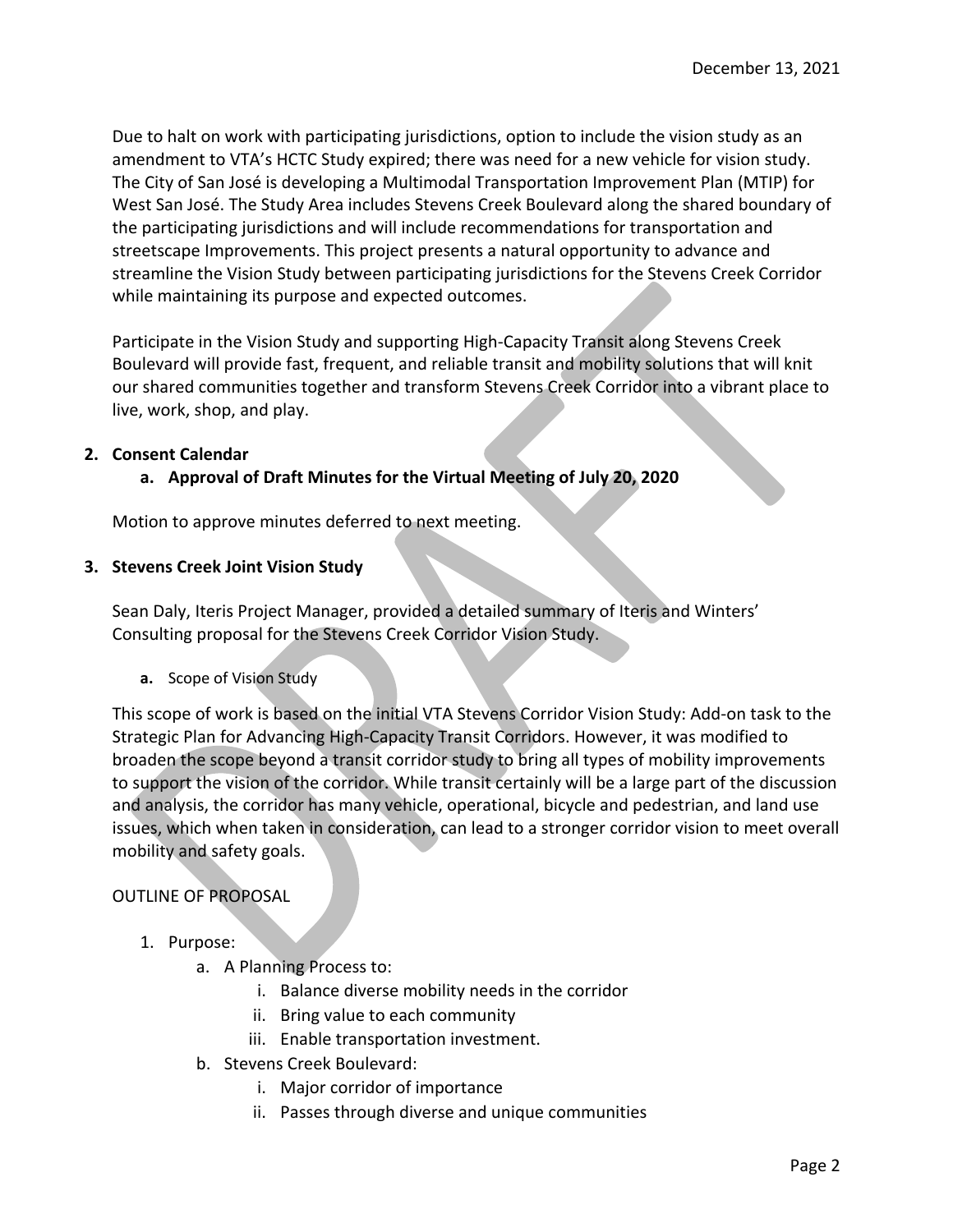- iii. High-Quality Transit Service
- iv. Operates at different scales for different modes
- 2. Approach:
	- a. Cohesive Vision Process with Two Clear Components
		- i. Vision Statement
		- ii. Vision Strategy
	- b. Outreach-forward
	- c. Celebrates corridor communities and diversity
	- d. Outreach is about bringing values into the process to guide and interpret technical tasks
- 3. Engagement
	- a. Engagement Plan
		- i. Focal Areas and Partnerships
			- 1. Community Based Organizations
			- 2. Historically Marginalized Communities
		- ii. Outreach Activities
			- 1. Interviews, Focus Groups, Walk/Bike/Transit tours
			- 2. Open Houses, Pop-Up Events, Presentations
		- iii. Online Engagement
- 4. Process:
	- a. Outreach, project Development Team, Steering. Committee, Technical Committee
	- b. Part 1: Vision Statement
	- c. Part 2: Vision Strategy
- 5. Schedule:
	- a. Part 1: Vision Statement of Principles and Objectives
	- b. Part 2: Stevens Creek Corridor Vision Plan

Discussion from participating jurisdictions:

- There is a major technical component that includes existing and future conditions in terms of what's going on with mobility infrastructure and land use changes.
- There is interest in considering something more innovative than buses in this study.

Public comment was provided and included the following:

- $\circ$  Request for larger sidewalks to accommodate wheelchairs in the Valley Fair area.
- o Member of the public pleased to see jurisdictions studying corridor and considering highcapacity transit; they want to see signal synchronization and prioritization as well.
- o Transit solution should be time competitive with vehicles and buses.
- $\circ$  In response to members of the public asking about electric buses, VTA confirmed that the requirement is to have a plan for zero emission buses by 2040.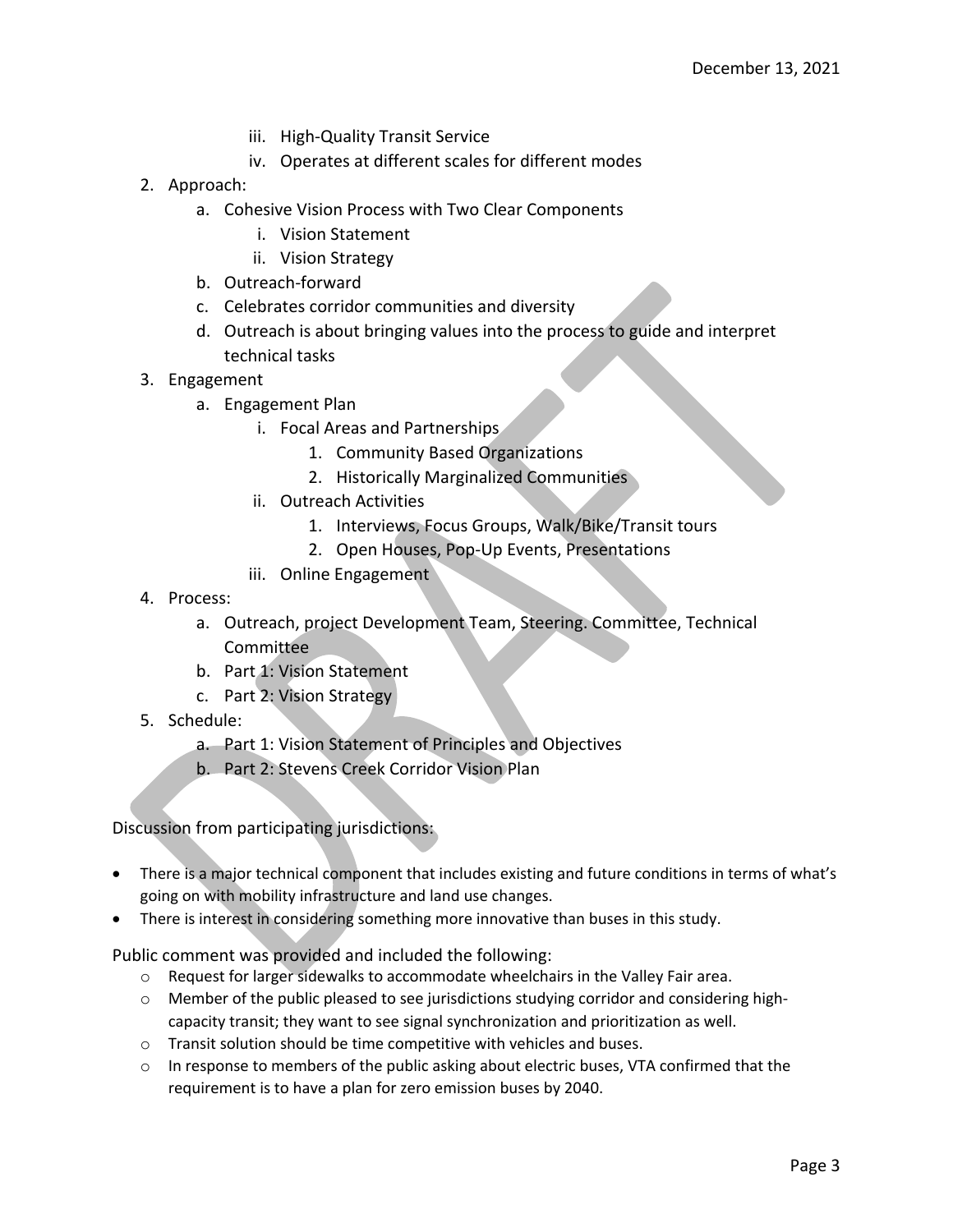City of Cupertino representative noted an outreach challenge that needs to be addressed: how can we reach out to and plan for potential future potential stakeholders, such as Apple, De Anza College students, and future residents of housing developments? In addition, the city faces a design challenge regarding parking, protected bike lanes, and landscape. A one size fits all solution is not going to be a solution because the land use varies along the corridor jurisdictions.

### b. **Cost Share Proposal & Schedule**

Approximate contribution of each jurisdiction for Vision Study estimated at \$794,400. Proposed contributions are based on jurisdictional authority of linear miles from Stevens Creek at Montgomery to Stevens Creek at SR 85. The project schedule is estimated to have a 19-month duration with two (2) months allocated to Project Initiation, eight (8) months allocated to the development of the Vision Statement, and nine (9) months allocated to the Vision Implementation development.

| Jurisdiction          | Cost Share Estimate in \$ |
|-----------------------|---------------------------|
| VTA                   | 275,000                   |
| City of San Jose      | 238,006                   |
| City of Cupertino     | 154,059                   |
| City of Santa Clara   | 100,296                   |
| County of Santa Clara | 27,039                    |
| Total                 | \$794,400                 |
|                       |                           |

#### **4. San José Airport Connector (Ramses Madou, San José)**

*San José staff provided overview of Airport Connector Project, which was motivated by work with Stevens Creek Corridor partners, and upcoming RFP planned for early 2022; staff requested input on potential options for future expansion of the selected transit solution beyond the Airport Connector Corridor.* 

# **a. Airport Connector Project History and Request for Proposal (RFP) Process**

Staff provided presentation on upcoming RFP for Airport Connector. The city is looking to address its environmental equity and safety goals, and transit growth is a requirement for success. The airport connector project fits into the City's Strategy 11: Transit Expansion.

The overarching goal of the project is to see if the City can develop a new approach to transit in the Silicon Valley that delivers projects that are safe, fast, frequent, and reliable. The City hopes to take on some new project management approaches to the project that have the potential to reduce both time and monetary cost of the project. The main interest is to develop a potential new technology that can better suit the region's needs.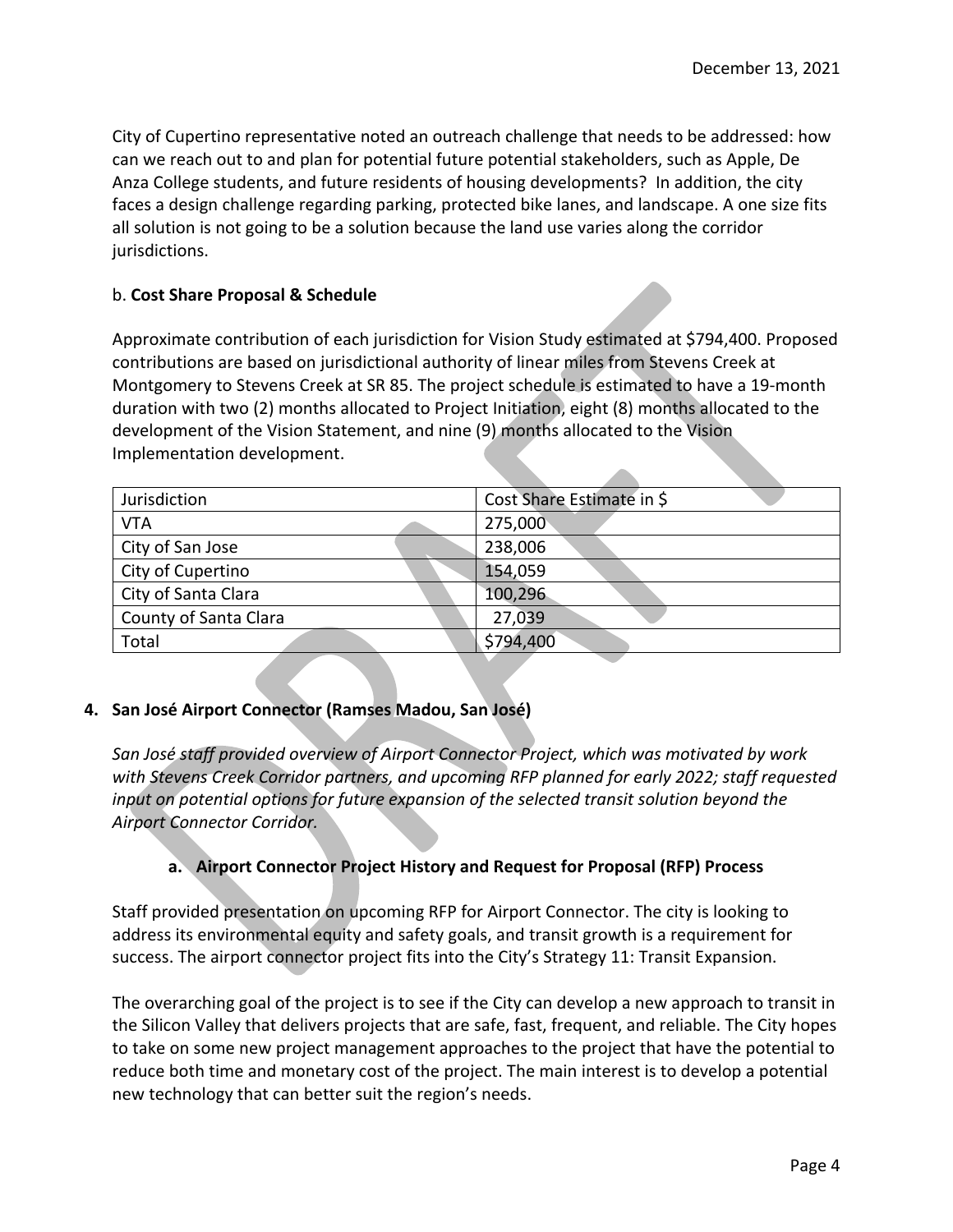The project consists of a transit connection from Diridon Station to SJC Mineta Airport that would integrate the Station and SJC as a single facility from the passenger's perspective.

- 1. Airport Connector Connecting Diridon Station with SJC Terminal B.
- 2. Intra-Airport Connector Optional segment connecting SJC Terminal B with other airport facilities.
- 3. Future Expansion Technical solution should be scalable. Agreement could allow for future extension routes.

The project approach in general is to find the right long-term private sector partner and set up a management practice and system that is part of the City in a way that can expand and allow for other jurisdictions to take on an active role. In addition, the City is trying to be an appealing public sector partner in order to draw in hundreds of millions of dollars of private money.

### **b. Request for Input from Stevens Creek Corridor Partners Re: Potential Expansion**

Committee Members provided the following input:

- Participating jurisdictions may help inform the City on how to structure the governance, technology, and evaluation of this project.
- Important to identify vision for corridor before technology is selected; there will be a natural point and time to pivot to consider the airport technology as a feasible solution or not.
- Jurisdictions may want something that has the flexibility of being underground in the future or having something with fewer stops. There needs to be some decisions made about the frequency of stops and the ability to integrate with a north/south connection.
- There is interest in including connection to Santa Clara and a more robust transit network throughout the valley.
- There is interest in considering expansion in the future.

Public Comment was provided and included:

- Concern about rationale of having a line from Diridon Station to the airport, and whether the city is considering the future of air travel and impact of pandemic.
- Seek subsidy from businesses along corridor.

ACTION: Upon motion by Mayor Lisa Gillmor, seconded by Vice Mayor Chappie Jones and carried unanimously, jurisdictions moved to support the Vision Study and to bring back funding proposal and consideration to participate in the study back to respective councils/board to discuss and take action. (3-0-1. Absent: Supervisor Susan Ellenberg).

Public Comment was provided:

- There is concern about using tax dollars to build an airport connector when we should be planning for the climate crisis.
- Consider another proposal: high speed rail station at the airport.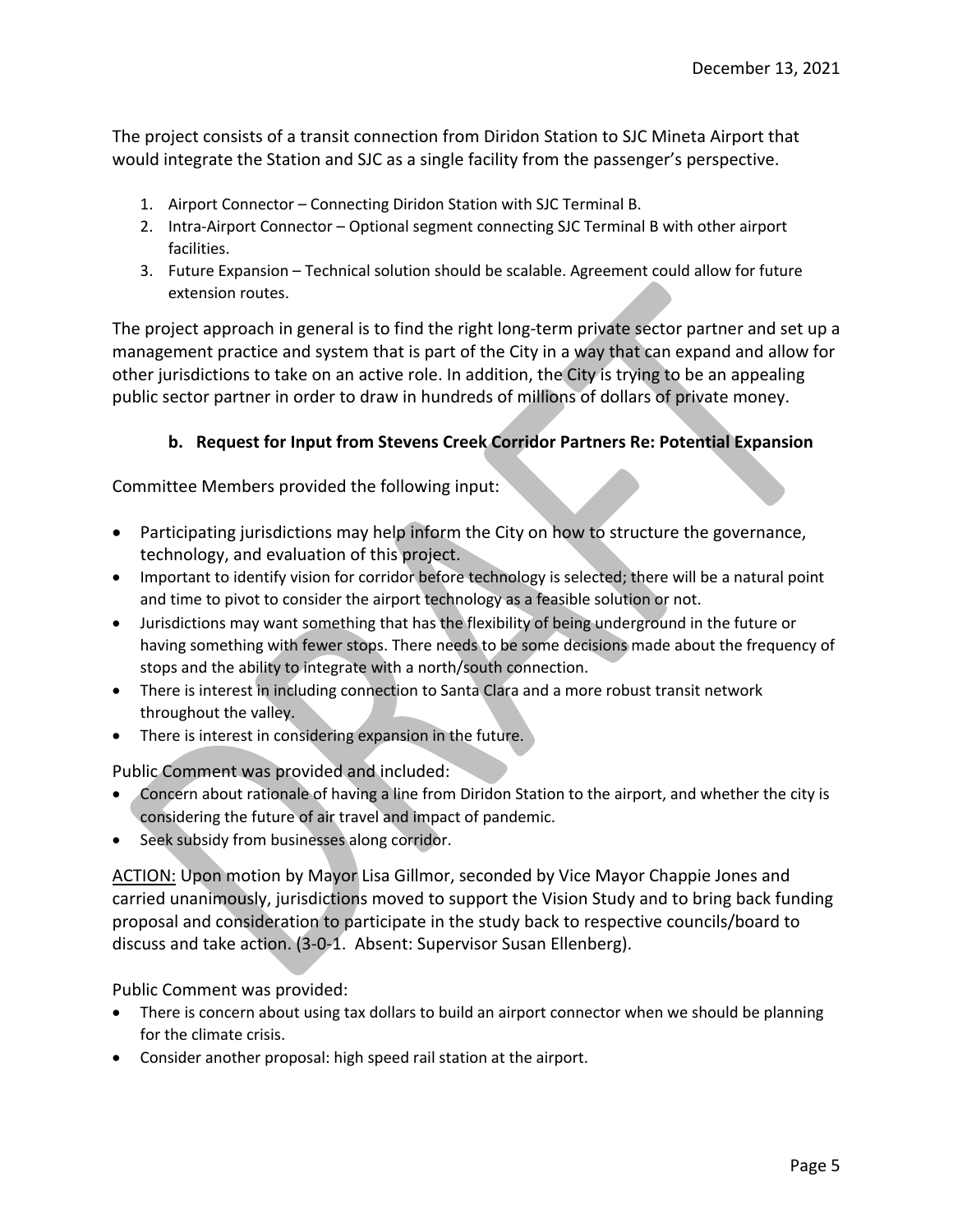**\_\_\_\_\_\_\_\_\_\_\_\_\_\_\_\_\_\_\_\_\_\_\_\_\_\_\_\_\_\_\_\_\_\_\_\_\_\_\_\_\_\_\_\_\_\_\_**

ADJOURNMENT:

Vice Mayor Chappie Jones adjourned the meeting at 12:00 p.m.

**Vice Mayor Chappie Jones, City of San José, District 1 Stevens Creek Corridor Transit Steering Committee**